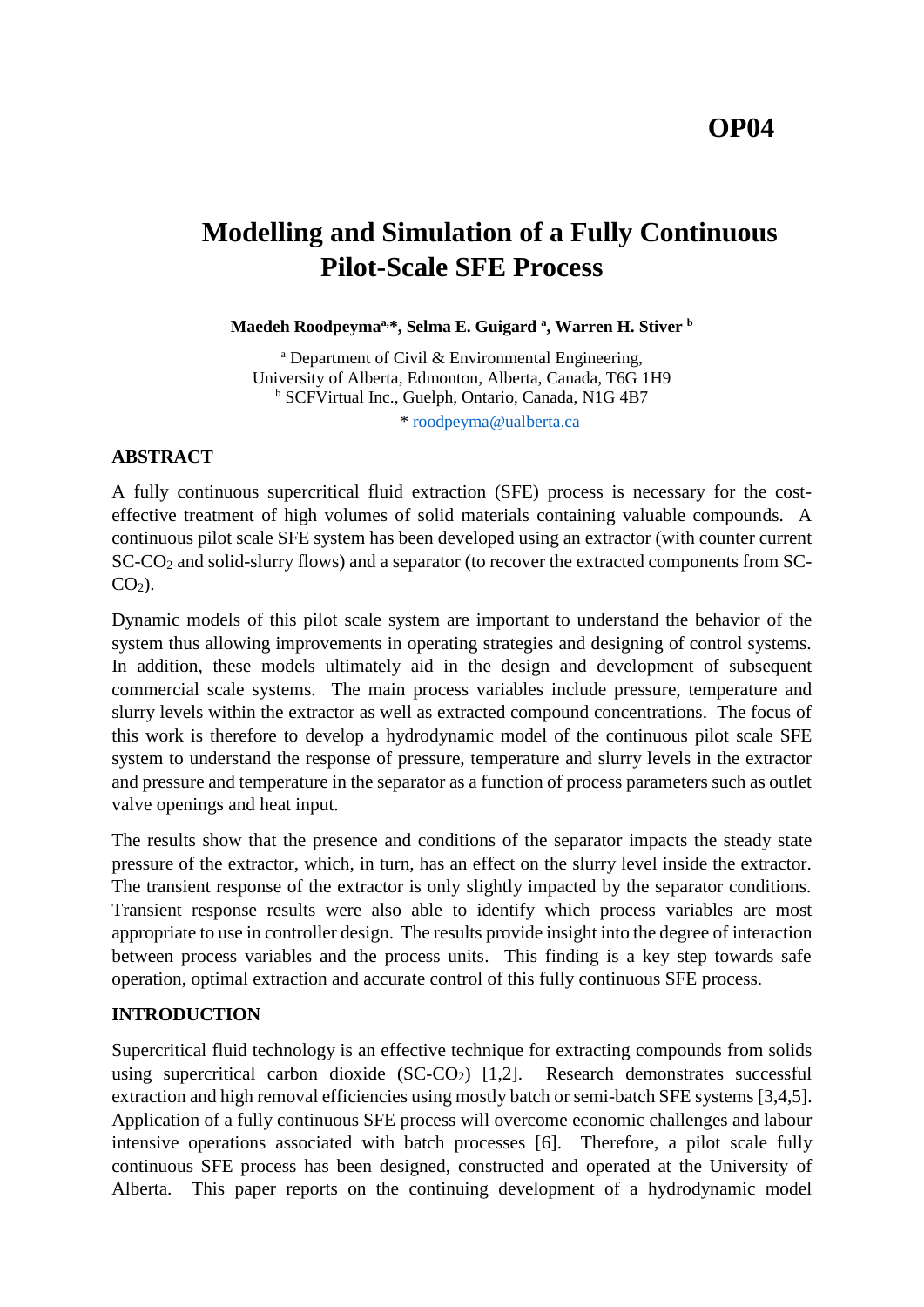associated with this fully continuous process applicable to the extraction of oil from solid slurries.

Mathematical/hydrodynamic modelling of SFE processes has been the subject of only a few studies reported in the literature. Ramachandran *et al.* [7,8] conducted a study on modelling and control of a SFE process for extraction of iPA from water using SC-CO<sub>2</sub>. The developed model relied on mass and energy balances, as well as on phase equilibrium. Cesari *et al.* [9] simulated a semi-continuous SFE process applied to fractionation of ethanol from water and the extraction of citral from lemon oil using SC-CO2. The developed model relied on mass and energy balances, as well as on phase equilibrium and hydrodynamic relationships. Ruivo *et al.* [10] and Fernandes *et al.* [11, 12, 13] conducted a comprehensive study of modelling a SFE process for the fractionation of a binary liquid mixture of squalene and methyl-oleate using SC-CO2. The modelling involved equations describing mass transfer, thermodynamic phase equilibrium and hydrodynamics.

In the fully continuous pilot scale SFE process, the pressure and slurry level in the extractor are the two main variables that must be controlled throughout an experimental run. This control strategy is important both from a safety and extraction efficiency perspective. Based on previous work  $[14, 15]$ , the slurry and  $CO<sub>2</sub>$  pump flows were selected as the manipulated variables to control the slurry level and pressure in the extractor, respectively. Controlling the pressure and temperature of the separator at certain set points is also important to allow effective separation of the oil from the  $CO<sub>2</sub>$ , to minimize process upsets in the separator and to minimize the energy cost of  $CO<sub>2</sub>$  recirculation in a continuous SFE process.

Previous publications from our group report on the hydrodynamic model development and validation as well as control associated with only the extractor [16, 17]. In this work, the separator has been added to the hydrodynamic model to investigate the impact of its presence on process dynamics specifically pressure, temperature and slurry level in the extractor and pressure and temperature in the separator. Inclusion of the separator is important because of the interactions that exist between the extractor and separator variables. Understanding these interactions and the resulting complexities, aids in effective operation and control of this fully continuous pilot scale SFE process and subsequent fully continuous commercial scale systems. Therefore, the main objective of this study is to develop a hydrodynamic model of a fully continuous pilot scale SFE process including both the extractor and the separator. As part of this objective, simulations are conducted on the developed hydrodynamic model at different operating conditions and process variable responses are validated/analyzed and compared.

### **PROCESS DESCRIPTION AND MODELLING**

### *Fully continuous SFE process*

A schematic diagram of the pilot scale fully continuous SFE process and relevant control volumes used in modelling the process are presented in [Figure 1](#page-2-0).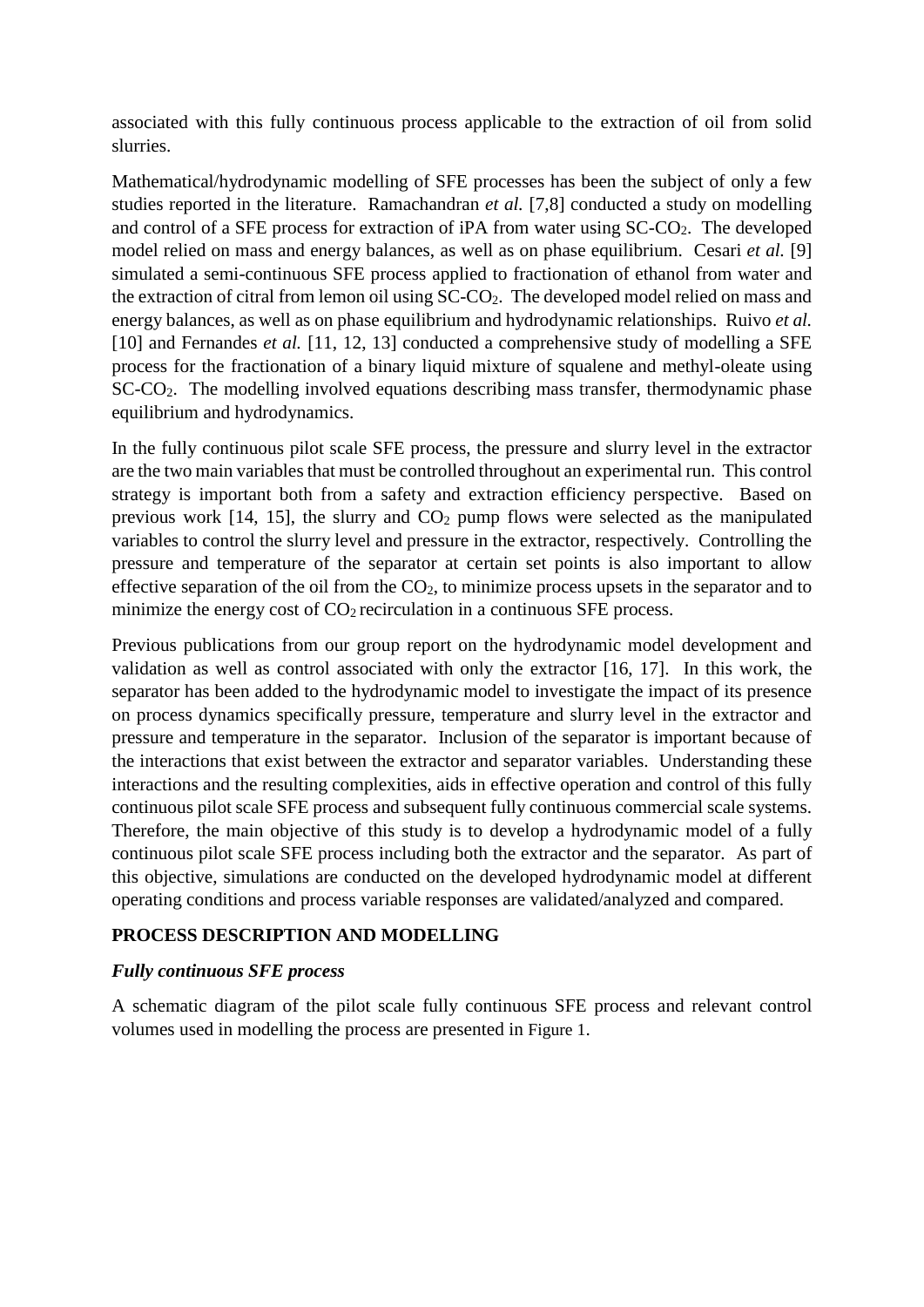

Figure 1. Schematic diagram of the process and corresponding control volumes

<span id="page-2-0"></span>The slurry (a mixture of oily solids and water) and SC-CO<sub>2</sub> are pumped into the top and bottom of the extractor, respectively. The two phases come into contact counter currently in the extractor. The  $SC-CO<sub>2</sub>$  extracts the oil from the slurry phase and exits from the top of the extractor, where it goes through a metering valve  $(MV_1)$  for depressurization before entering the separator. It should be noted that a heating band with an On/Off heating function  $(Q_1)$  is located on  $MV_1$ . The slurry exits from the bottom of the extractor and flows through a manifold (MF) to depressurize before entering the slurry receiving tank. The extractor and separator have a volume of approximately 12.5 L and 7.5 L, respectively.

In the separator, due to the depressurization of the  $CO<sub>2</sub>$  phase, the oil is separated from the  $CO<sub>2</sub>$ and accumulates at the bottom of the separator. The  $CO<sub>2</sub>$  exits the separator, where it flows through a heated metering valve  $(MV_2)$  and is finally vented in to the fume hood. A double pipe heat exchanger  $(Q_2)$  provides heat to  $MV_2$ . Additional information regarding the continuous pilot scale process is presented in Roodpeyma *et al.* [16].

### *Modelling methodology*

The hydrodynamic model was developed by applying mass and energy balances to the slurry and the  $SC-CO<sub>2</sub>$ . To calculate  $CO<sub>2</sub>$  outlet flowrate from both the extractor and separator (i.e. the flow through  $MV_1$  and  $MV_2$ ), an empirical equation describing the behaviour of gas flow through the metering valve as provided by the valve literature was used [18]. To calculate the slurry outlet flowrate from the extractor (i.e. the flow through MF), the Darcy-Weisbach equation for pressure drop in a circular pipe was applied. For this purpose, the Swamee-Jain equation [19] was used to calculate the Darcy friction factor. The Span and Wagner fundamental equation of state  $[20]$  was used to calculate  $SC\text{-}CO<sub>2</sub>$  properties, specifically the pressure, enthalpy and constant volume heat capacity of the  $SC\text{-}CO<sub>2</sub>$  (as a function of the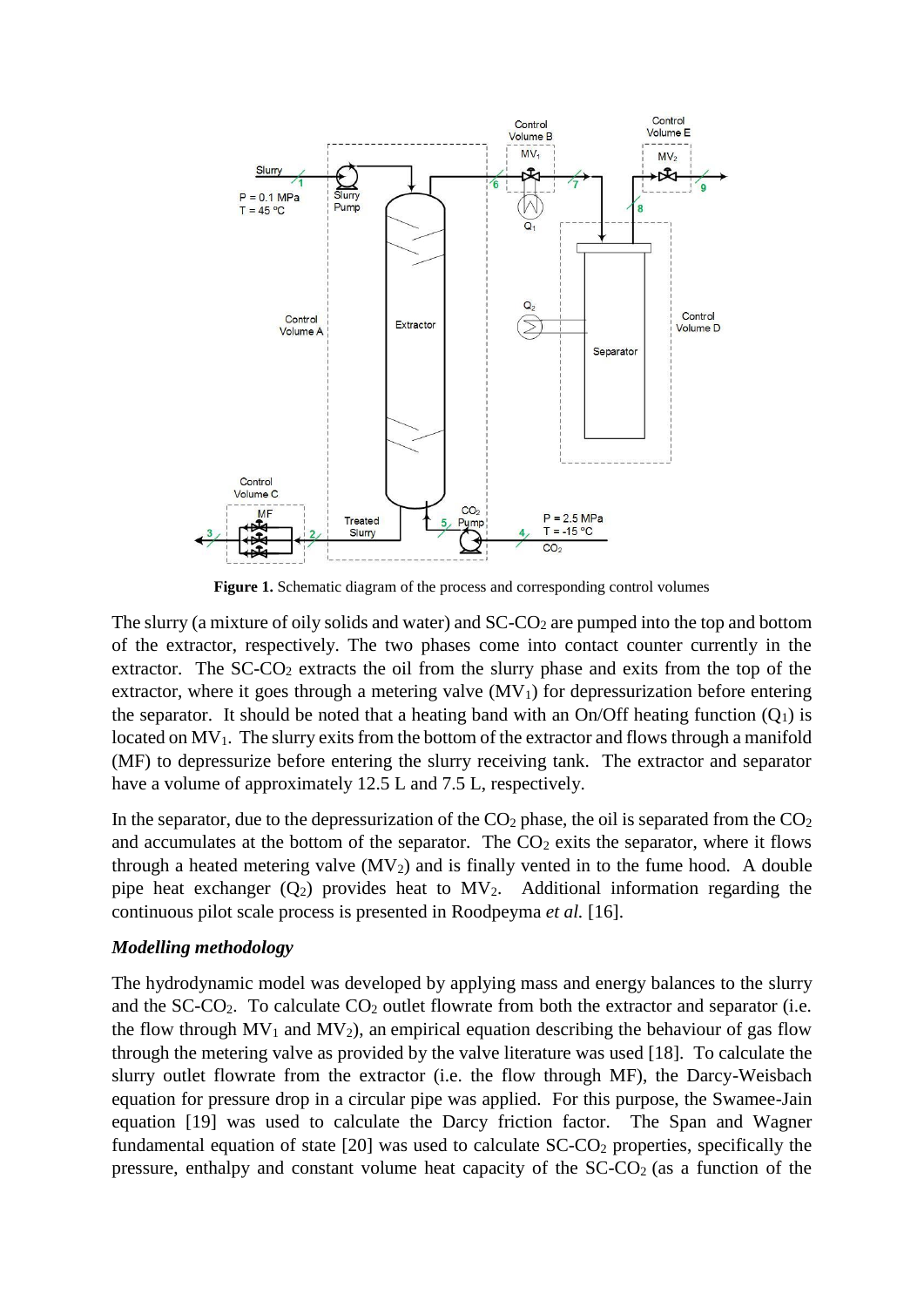temperature and density). The developed equations were numerically solved using Simulink® coupled with a program written in C to solve the fundamental equation of state relationships.

## **SIMULATION RESULTS AND DISCUSSION**

After the development of the hydrodynamic model, two sets of simulations were conducted. In the first set of simulations, the dynamics of the separator and extractor was investigated as a function of the separator's presence and the status of its heating  $(Q_2)$  and valve  $(MV_2)$ opening. In the second set of simulations, sensitivity analysis was conducted to investigate the degree of interaction between input and output process variables in the extractor and separator.

## *Impact of separator presence on process dynamics*

Four separator cases (Table 1) were defined, simulated and compared to investigate the impact on the process dynamics. The Base Case represents the hydrodynamic model for the extractor in the absence of a separator the results of which have been previously published [16]. The Base Case conditions were set to result in a constant pressure of 2.5 MPa downstream of  $MV_1$ . Figure 2 demonstrates the separator's pressure and temperature dynamics for Cases 1-3.

| Case             | <b>Separator presence</b>         | $\mathbf{O}_2$ | $MV2$ opening |
|------------------|-----------------------------------|----------------|---------------|
| <b>Base Case</b> | No (Fixed Pressure after $MV_1$ ) | N/A            | N/A           |
| Case 1           | Yes (Dynamic Pressure)            | N <sub>0</sub> | $2.3*$        |
| Case 2           | Yes (Dynamic Pressure)            | N <sub>0</sub> |               |
| Case 3           | Yes (Dynamic Pressure)            | Yes            |               |

**Table 1.** Separator cases for investigating the impact of separator presence

This value was needed to achieve the same pressure after  $MV_1$  as in the Base Case



Case 1, and its MV<sub>2</sub> selected value, was to match the Base Case fixed pressure context at steady state. A  $MV_2$  value of greater than 1 indicates that the addition of a wide-open metering valve is more restrictive to flow than no valve at all. Case 2 considered the metering valve in its wide-open position (a value of 1). In comparing Cases 1 and 2, decreasing  $MV_2$  results in an increase in steady state pressure response from 2.6 MPa to 4.4 MPa. This was expected due to the increase in resistance on the  $CO<sub>2</sub>$  outlet line from the separator when decreasing the opening of MV<sub>2</sub>.

For Cases 1 and 2, the separator's pressure response is not a smooth approach towards a steady state value. At nearly 1000 s for Case 1 and approximately 700 s for Case 2, the slope in the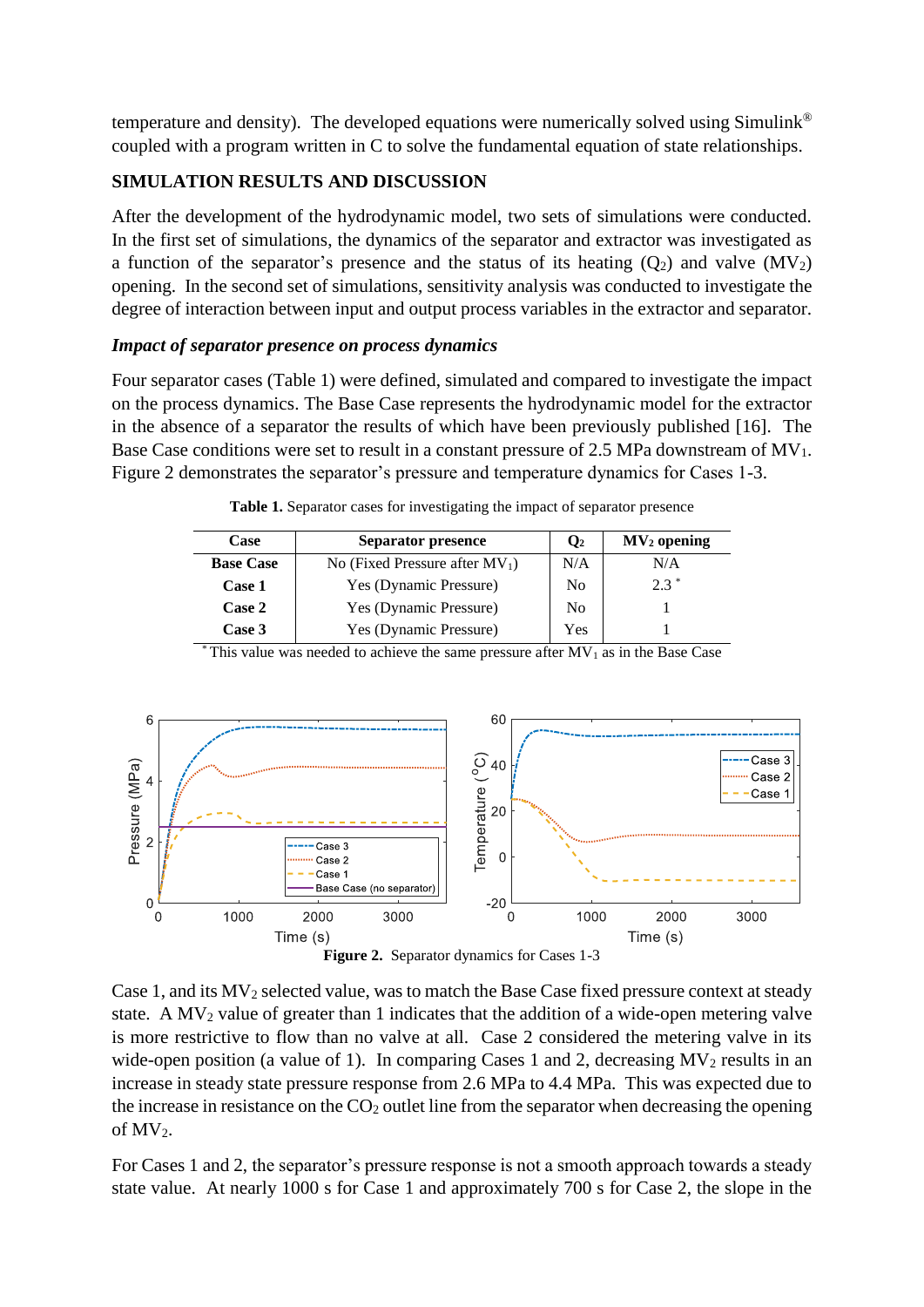pressure changes dramatically. In both cases, this rapid slope changes occurs when the  $CO<sub>2</sub>$  in the separator begins a phase change from gas to liquid as the temperature in the separator is cooling. The resulting steady state conditions in the separator for Cases 1 and 2 is liquid CO2. The resulting steady state temperature corresponds to the vapour-liquid equilibrium temperature at the steady state pressure conditions.

Case 3 introduces heating to the separator relative to Case 2. Pressure, in Case 3, makes a smooth transition from the initial condition to the steady state conditions. During Case 3, the CO<sup>2</sup> remains gaseous throughout. Heating the separator leads to a higher steady state pressure (5.7 MPa) and temperature (53  $^{\circ}$ C) in comparison with Case 2.

Next, the impact of the separator cases (different status of  $Q_2$  and  $MV_2$ ) on the dynamics of the pressure and slurry level in the extractor was investigated. Figure 3 demonstrates extractor dynamics for the cases.



Figure 3. Extractor dynamics for the four defined cases

As seen in Figure 3, in comparing the Base Case and Case 1, the behaviour of the pressure is very similar (i.e. different by only 0.01 MPa). The slightly higher pressure in Case 1 results in a slightly faster level response compared to the Base Case. Therefore, adding the separator (with an  $MV_2$  opening of 2.3 and providing no heat) does not significantly change the dynamics of the extractor compared to the case in which only extractor dynamics are taken into consideration (i.e. Base Case).

In comparing Case 2 and Case 3 with the Base Case, it is concluded that decreasing  $MV_2$  and adding heat to the separator  $(Q_2)$ , both result in an increase in the steady state pressure of the extractor (2.5 % increase for Case 2 and 4.6 % increase for Case 3). The increase in pressure in turn effects the slurry level i.e. the higher pressure increases the flow rate of slurry out of the extractor. It should be noted that an insignificant change was observed in the extractor temperature between Cases 1-3 and the Base Case. Therefore, the temperature dynamics have not been shown.

The results demonstrate the various impacts that separator presence has on process variables in the extractor and the separator itself. In addition, it was observed that changing  $MV_2$  opening and heat input of  $Q_2$ , can significantly shift both the pressure and temperature in the separator.

## *Sensitivity analysis: Investigating the degree of interaction*

Sensitivity analysis has explored the impact of changes in metering valve opening and heating on the system. These results enhance understanding and are important for the development of control strategies. The response of the extractor and the separator on the opening of the two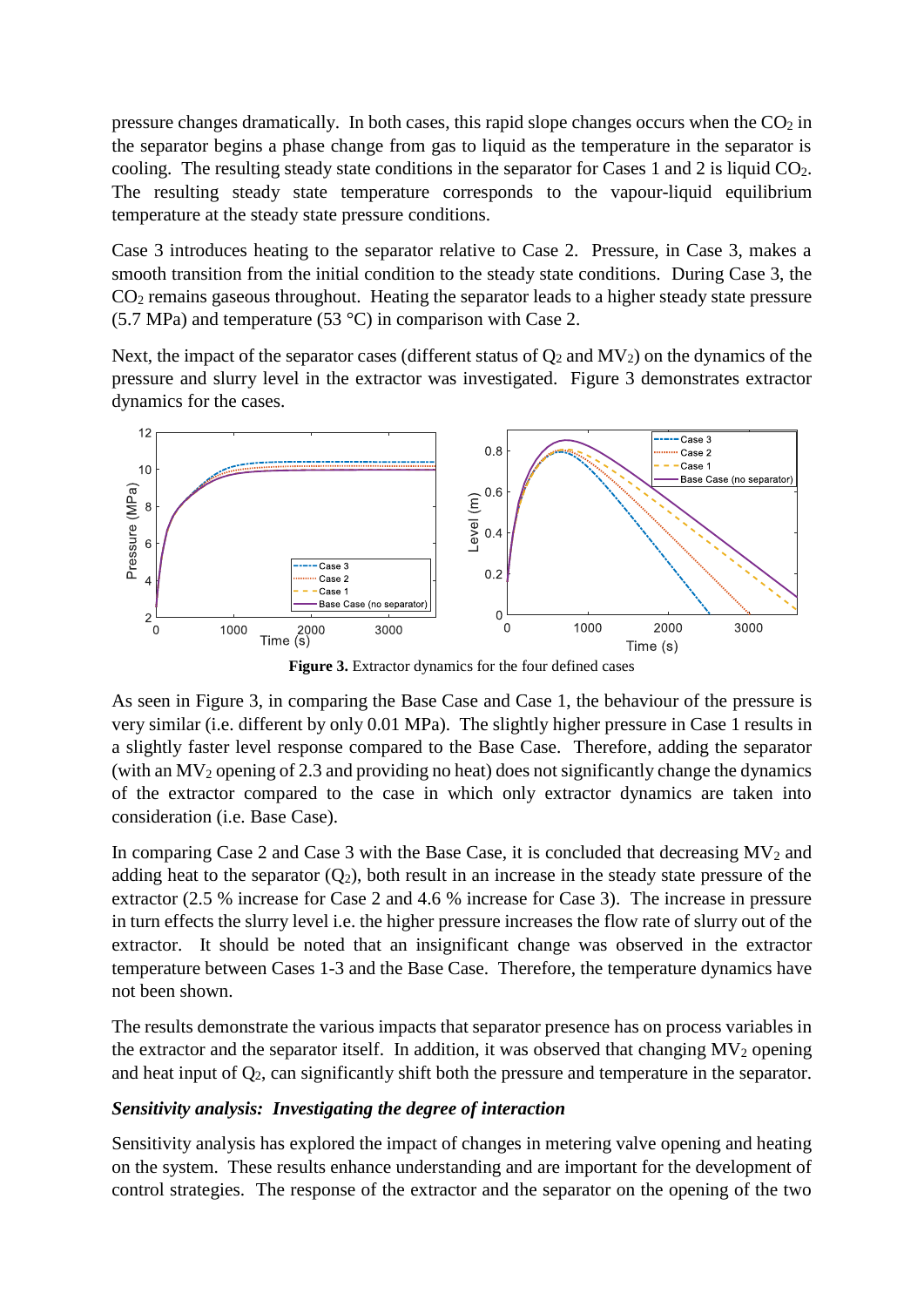metering valves is explored first. This is followed by the response of the separator and extractor to the two heat input locations.

The impact of changing  $MV_1$  and  $MV_2$  on the extractor and separator dynamics is presented in Figure 4. The left column is associated with the change in  $MV_1$ , while the right column is associated with the change in  $MV_2$ . Both  $MV_1$  and  $MV_2$  are independently increased and decreased by 10% ( $MV_1$  from 0.32 to 0.42 and 0.22,  $MV_2$  from 1 to 1.1 and 0.9).



Figure 4. The impact of changing MV<sub>1</sub> (left column) and MV<sub>2</sub> (right column) on extractor and separator dynamics

As seen in Figure 4, the 10% change in  $MV_1$  significantly impacts the pressure and, as a consequence, impacts the slurry level in the extractor. However, the 10% change in  $MV_2$  only slightly impacts pressure and level in the extractor. In terms of the separator pressure, the 10% change in  $MV_2$  has more impact compared to changing  $MV_1$ . A change in either  $MV_1$  or  $MV_2$ does not significantly impact temperature in the extractor or the separator, therefore the results have not been shown. To summarize, manipulating  $MV_2$  opening (as compared to  $MV_1$ ) has more impact on the separator pressure and less impact on the extractor pressure and level. Therefore,  $MV_2$  opening is the preferred manipulated variable towards controlling separator pressure.

A similar approach was conducted to investigate the impact of changing the heat rate of  $Q_1$  and  $Q_2$  on the extractor and the separator dynamics. As previously stated,  $Q_1$  has an on/off function while  $Q_2$  operates as a double pipe heat exchanger. The results are presented in Figure 5. The left column is associated with the change in  $Q_1$ , while the right column is associated with the change in  $Q_2$ . Both  $Q_1$  and  $Q_2$  are independently changed i.e.  $Q_1$  is turned On (720 W) or Off while, the water temperature associated with  $Q_2$  is increased and decreased by 10 °C (i.e. from 60 °C to 70 °C and 50 °C).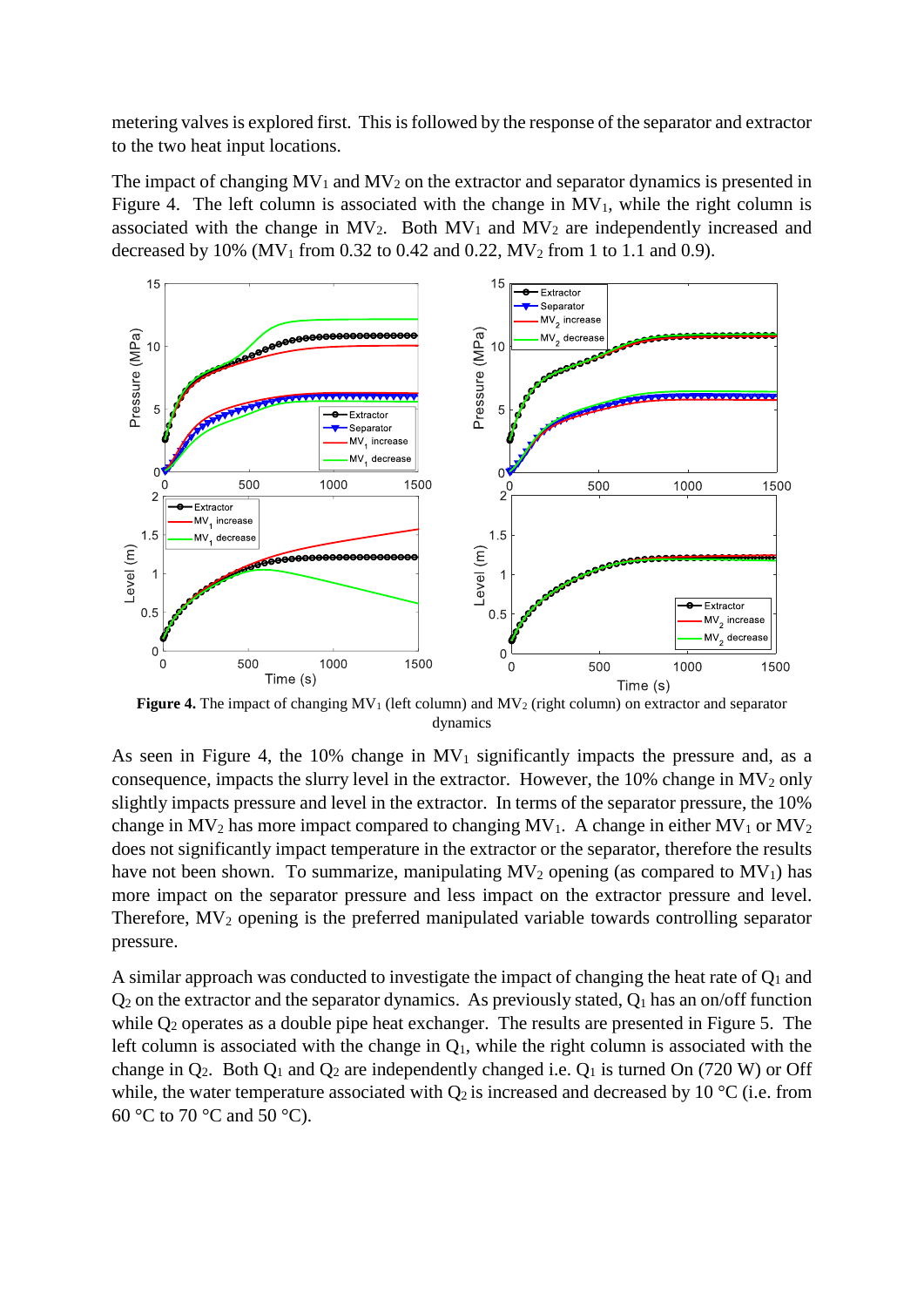

Figure 5. The impact of changing Q<sub>1</sub> (left column) and Q<sub>2</sub> (right column) on extractor and separator dynamics

As seen in Figure 5, applying  $Q_1$  results in an increase of  $1 \degree C$  in the steady state temperature only in the separator. No change is observed in the extractor temperature. Applying  $O_1$  also does not shift pressure responses in the separator or in the extractor. Therefore, results have not been presented.

The 10  $\degree$ C change associated with  $Q_2$ , significantly impacts separator temperature, but again no change is observed in the extractor temperature. Conclusively, applying  $Q_2$  has more impact on separator temperature compared to the case in which  $Q_1$  is applied. Therefore,  $Q_2$  is the preferred manipulated variable towards controlling temperature in the separator. This was expected as  $Q_2$  is located on the separator and directly applied to it.

In summary, the results demonstrate that  $MV_2$  and  $Q_2$  should be used towards controlling pressure and temperature in the separator, respectively.

## **CONCLUSION**

A hydrodynamic model characterizing a continuous pilot scale SFE process including the extractor and the separator is developed. The model is based on mass and energy balances and an equation of state for  $SC-CO_2$ . Simulations were performed in Simulink<sup>®</sup> to investigate the impact of the separator presence on process dynamics and to analyze the degree of interaction between the input and output process variables of the extractor and the separator. It was concluded that the separator presence has a slight effect on extractor dynamics and that the conditions of the separator ( $MV_2$  and  $O_2$ ) could significantly shift separator responses. The results also demonstrate the importance of investigating the degree of interaction between the main unit operations of the SFE process (the extractor and the separator). Consequently,  $MV_2$ and Q<sup>2</sup> were selected for controlling pressure and temperature in the separator, respectively. The obtained results are valuable for improving operating strategies and completing the control system design of the fully continuous pilot scale SFE process. The results will also prove valuable for subsequent scale-up and commercialization of the SFE process under investigation.

## **ACKNOWLEDGEMENTS**

This research is funded by the Natural Sciences and Engineering Research Council of Canada (NSERC) and Syncrude Canada Ltd.